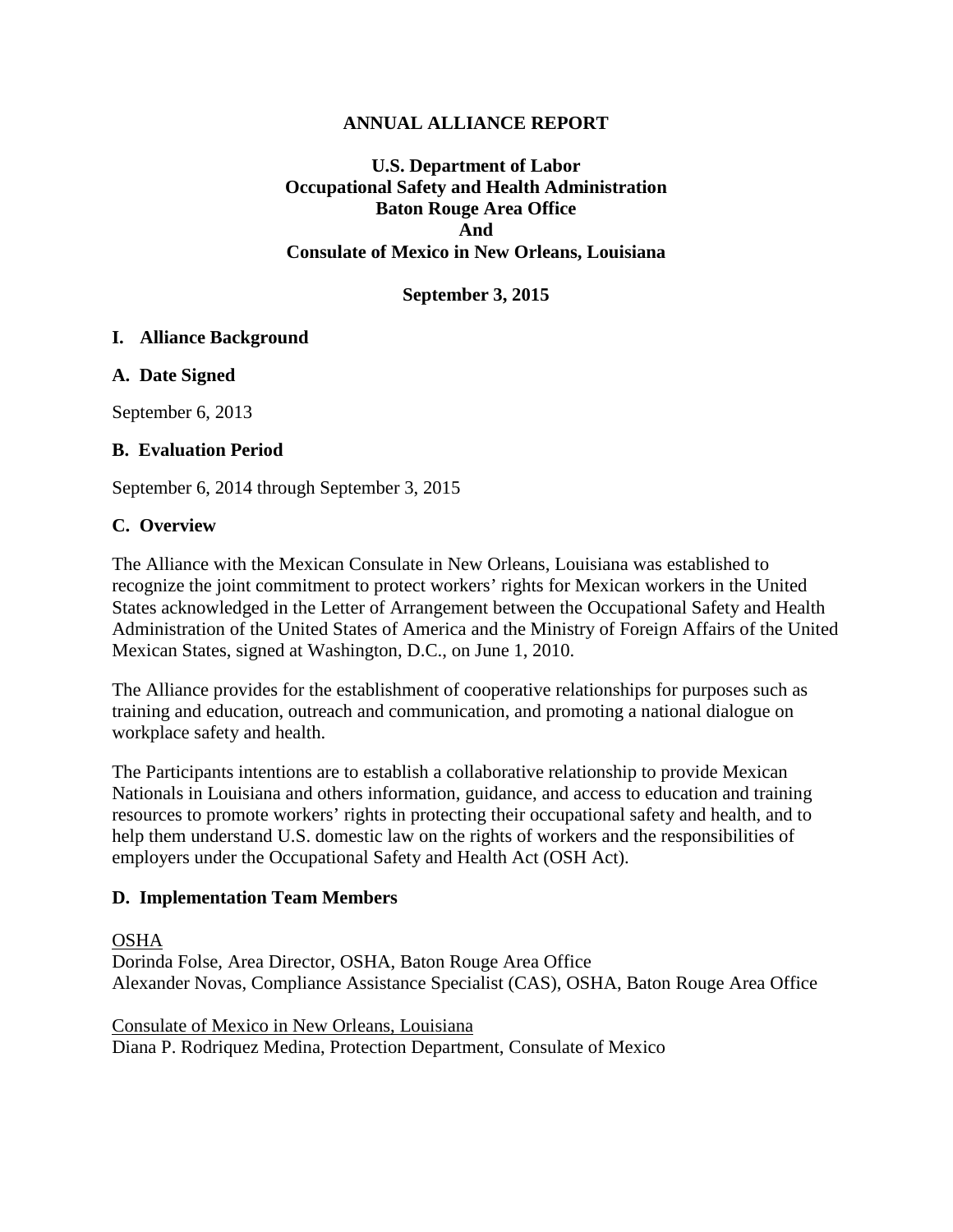# **II. Implementation Team Meetings**

Planning meetings were held to organize consulate activities for the 7th Annual Labor Rights Week. In addition, conference calls were held to discuss the results of the activities held and to plan for future events.

# **III. Activities and Products**

## **Training and Education**

- The Baton Rouge Area Office, CAS participated in and conducted a presentation during mobile Mexican Consulate events to inform workers of their rights and employers of their responsibilities under the OSH Act. The information presented also included workplace hazard recognition; the various ways an employee can file a complaint and how to access the website "OSHA en Español," for additional guidance and publications in Spanish.
- The Baton Rouge Area Office, CAS conducted a presentation at the consulate during the Labor Rights Week. The presentation informed workers of their rights and employers of their responsibilities under the OSH Act. In addition, a question and answer session was held.
- The Baton Rouge Area Office, CAS provided the consulate with a Spanish language video on employee rights under the Occupational Safety and Act. Showings of the video are provided for visitors in the consulate reception area. The PowerPoint presentation "Somos OSHA, Podemos Ayudar" ("We Are OSHA, We Can Help") was also provided for use throughout the year.

## **Outreach and Communication**

- The Baton Rouge Area Office, CAS continued to provide the consulate with OSHA Spanish language publications which included educational brochures, pamphlets and training materials. The publications and information provided by the CAS are made available at the consulate for distribution throughout the year.
- The Baton Rouge Area Office, CAS provided Spanish language radio stations with information relating to Labor Rights Week for broadcast to Spanish speaking listeners in the New Orleans and Baton Rouge areas. The Spanish language stations in Baton Rouge and New Orleans reach an estimated 16,000 hourly listeners.

## **Promoting the National Dialogue on Safety and Health**

- The Mexican Consulate in New Orleans annually recognizes Workers' Memorial Day as an international day of remembrance for fallen workers.
- The Mexican Consulate in New Orleans actively provides occupational safety and health information during the annual recognition of Labor Rights Week.